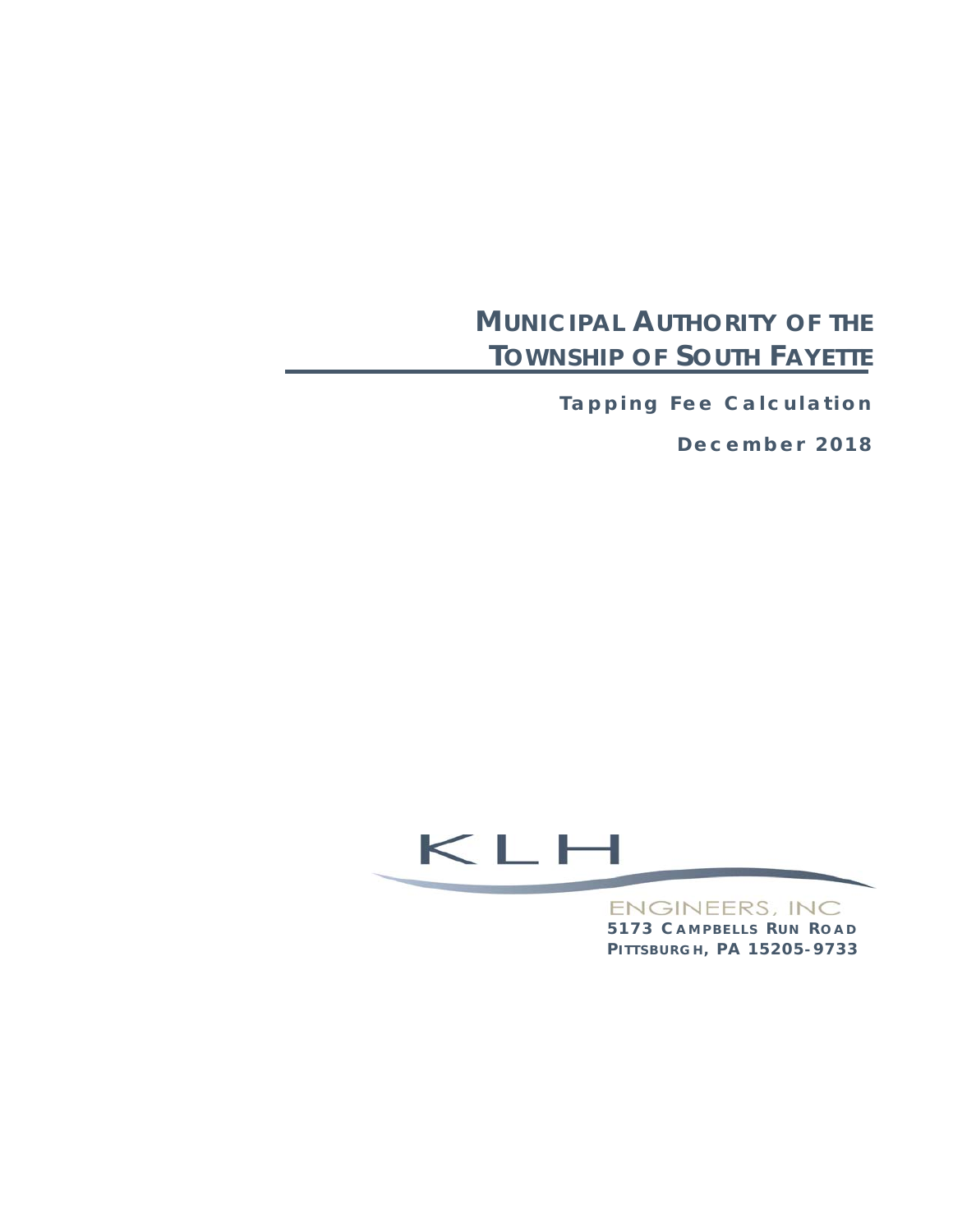# **Municipal Authority of the Township of South Fayette**

### **Tapping Fee Calculation**

#### **Table of Contents**

| <b>Appendix A</b> |  |
|-------------------|--|

 $KLM$ ENGINEERS, INC.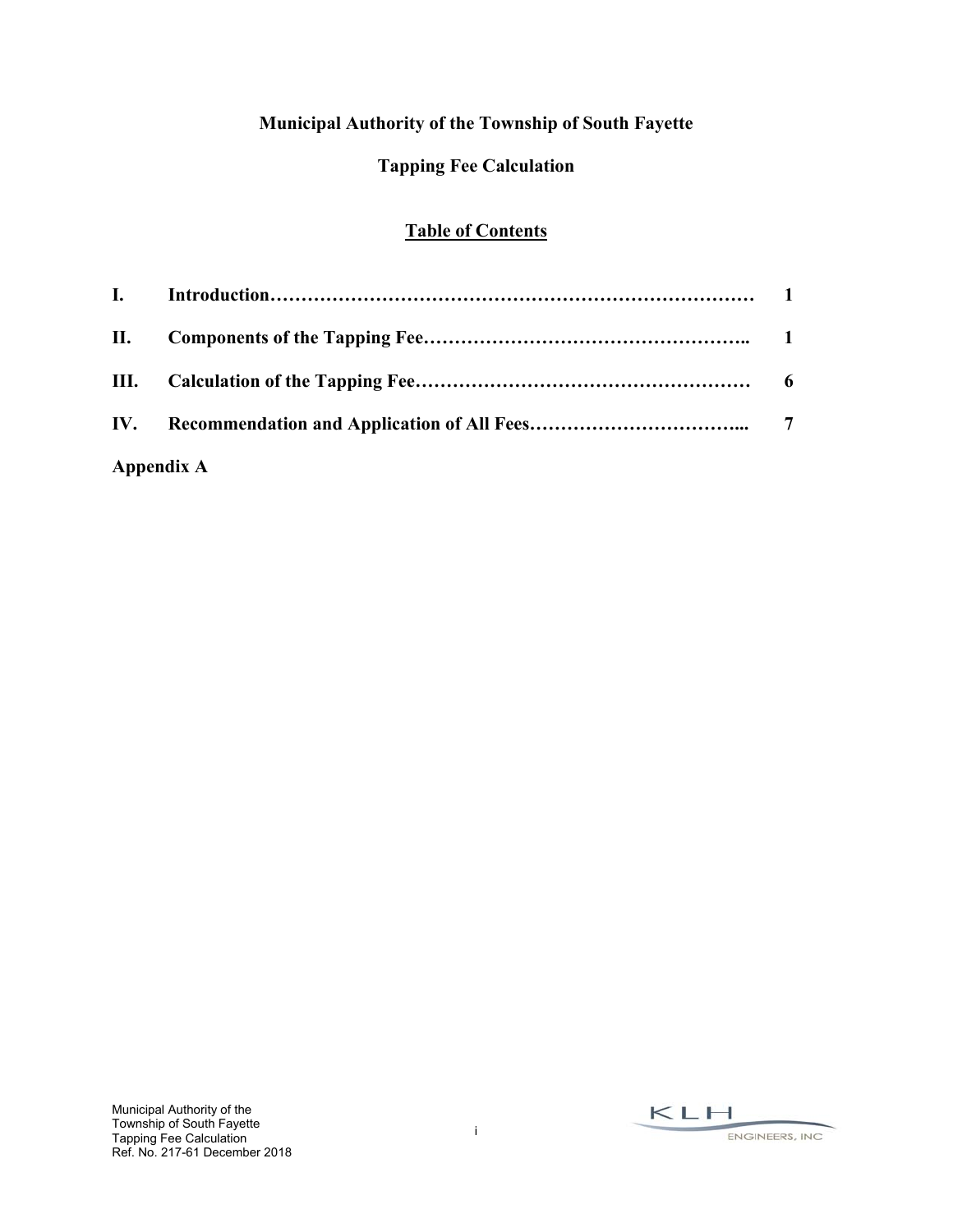#### **I. INTRODUCTION**

The Municipal Authorities Act 57 allows the Municipal Authority of the Township of South Fayette to charge a fee to new customers to connect into the sewer system. The Authority currently charges new residential customers a maximum of \$5,640.00 for this fee. Commercial, industrial and institutional customers are charged the standard tapping fee per EDU, where each EDU is defined as 225 gallons per day of water consumption. Credits are available when the Authority does not provide the point of connection and when more than one EDU is connected to a single lateral. This report updates the 2015 report and recalculates the tapping fee based upon all of the capacity related facilities constructed by the Authority since 2015.

## **II. COMPONENTS OF THE TAPPING FEE**

The following summary accounts for the most recent amendments of the Act. A tapping fee may be comprised of a number of different components, each to be described separately in a resolution by the Authority. The fee for each component cannot be more than the calculated fee. The Authority has the discretion to charge less than or equal to the calculated fee. The Act also states that a taping fee cannot be more than the total project costs divided by the design capacity of the facilities. The following is a list of the fees the Authority is permitted to charge and the cost basis of the fees:

- 1. Connection Fee The cost of the connection from the sewer main to the property line
	- a. Based upon the actual cost of the connection or an average cost of similar previously installed connections
	- b. Authority may require the property owner to construct the facilities
- 2. Customer Facilities Fee The cost of facilities from the property line to the building to be served
	- a. Based upon the actual cost of the facility and can only be charged if the Authority installs the facilities
	- b. Authority may require the construction of those facilities by the property owner who requests customer facilities
- 3. Tapping Fee The cost of the following four components:
	- a. Capacity Part Includes the cost of the capacity related facilities, i.e. treatment, pumping, transmission, trunk, interceptor and outfall mains, sludge treatment or disposal and interconnection or other general system facilities, the cost shall be determined by one of the following three methods: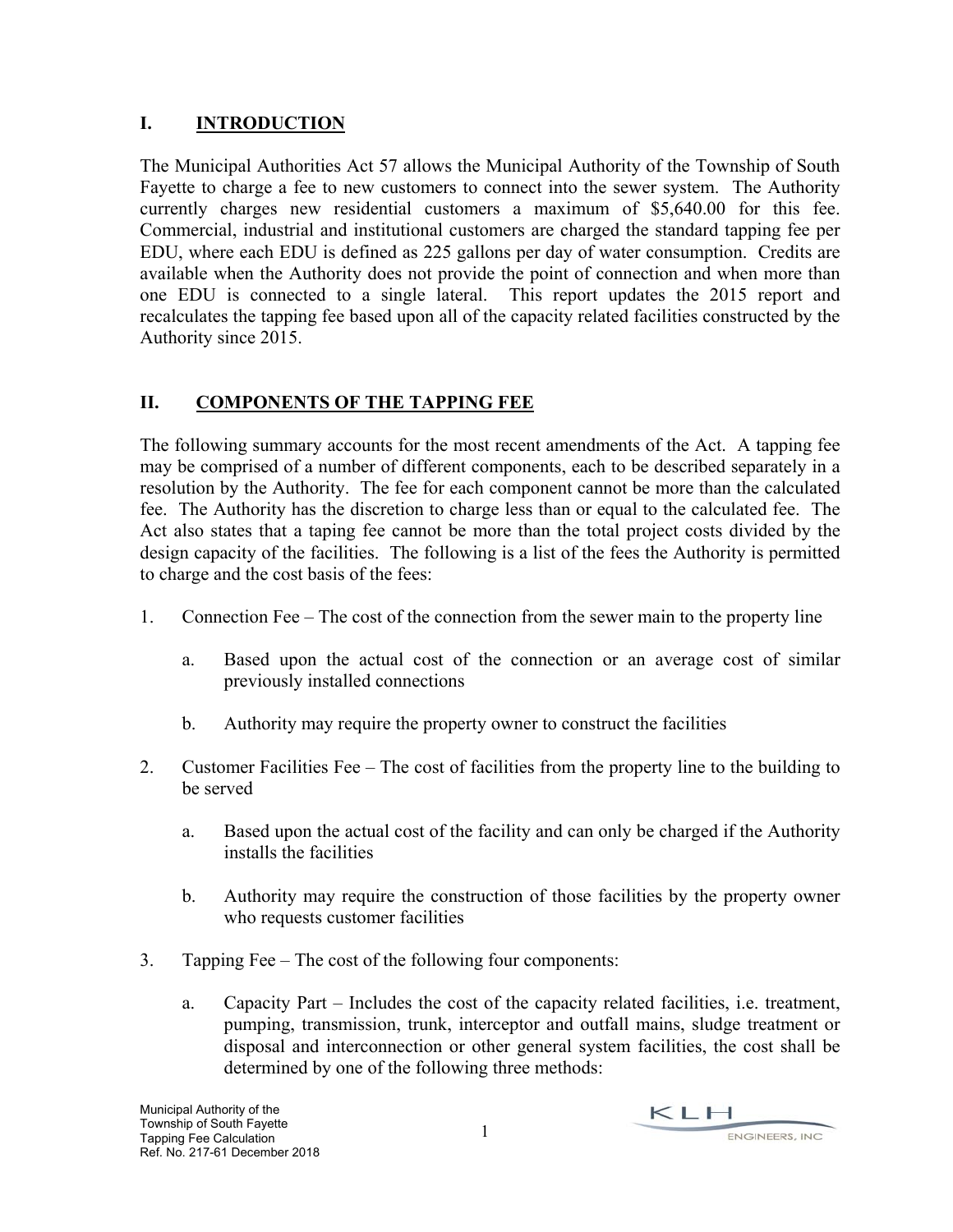- i. Existing Facilities
	- (1) A facility contributed to the Authority or portions of facilities paid for with contributions or grants other than tapping fees cannot be included in the cost basis
	- (2) The cost shall be based upon historical cost trended to current cost using published cost indexes or upon historical cost plus interest and other financing fees paid on debt financing such facilities
	- (3) If historical costs are not ascertainable, costs may be based on an engineer's reasonable written estimate of current replacement cost
		- (a) The estimate must be based upon and include an itemized list of the components of the actual facilities for which historical cost is not ascertainable
	- (4) Outstanding debt must be subtracted from the cost, as long as the debt is not from facilities that only serve new customers
	- (5) For tapping fees or components initially serving exclusively new customers, the Authority may no more frequently than annually, and without updating the historical cost of or subtracting the outstanding debt related to such facilities:
		- (a) Increase the tapping fee by an amount calculated by multiplying the tapping fee by the weighted average interest rate on the debt related to such facility
- ii. Facilities to be Constructed
	- (1) Cost must not exceed a reasonable estimated construction cost
	- (2) Cost must be part of an adopted annual budget or a five year capital improvement plan
	- (3) The Authority must have taken at least two of the following actions towards construction of the facilities:
		- (a) Obtained financing
		- (b) Entered into a contract for construction
		- (c) Obtained a permit for the facilities

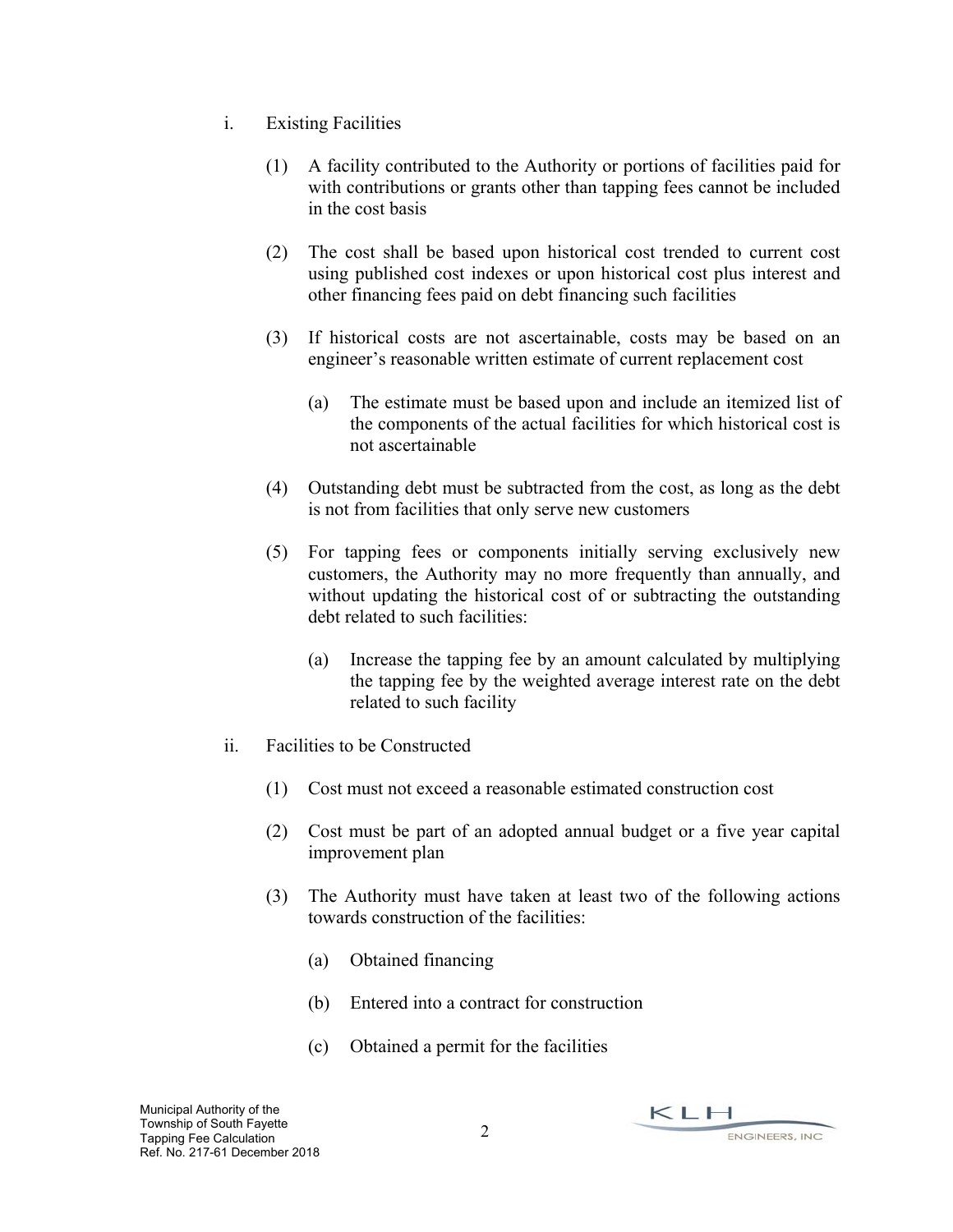- (d) Obtained title to or condemned additional real estate upon which the facilities will be constructed
- (e) Entered into a contract to purchase or acquire facilities owned by others
- (f) Prepared an engineering feasibility study, which recommends construction within five years
- (g) Entered into a design or construction contract or adopted a budget which includes the use of in-house resources for the design or construction of the facilities
- iii. In all cases, any grant or capital contributions must be subtracted from the cost of the facility. The resulting cost must be divided by the design capacity, to produce a cost per unit capacity
- iv. The Authority may apply the capacity related facility to certain geographical areas, i.e. the cost of a pump station is only applied to the area served by the pump station
- v. The Authority may charge different fees to different customer types, i.e. commercial, industrial
- b. Distribution or Collection Part The costs are calculated the same as in the capacity part. Costs include facilities that distribute or collect flows, i.e. mains, hydrants or pumping stations
- c. Special Purpose Part The special purpose fee applies to a facility constructed specifically to serve only a certain group of customers, i.e. booster pumping stations, fire service facilities, sewer mains, pumping stations and industrial wastewater treatment facilities. This fee is calculated separately for each group of customers, in the same way as the above mentioned parts
- d. Reimbursement Part This fee is included to recapture the allowable portion of the cost of facilities to reimburse developers that construct facilities at their own cost
- e. When calculating a tapping fee the following limitations apply:
	- i. Cost can only be included in one part of the tapping fee
	- ii. No cost can be added to the fee for expanding, replacing, updating or upgrading facilities that serve existing customers to meet stricter efficiency, environmental, regulatory, safety standards, or to provide better service to, or meet the needs of, existing customers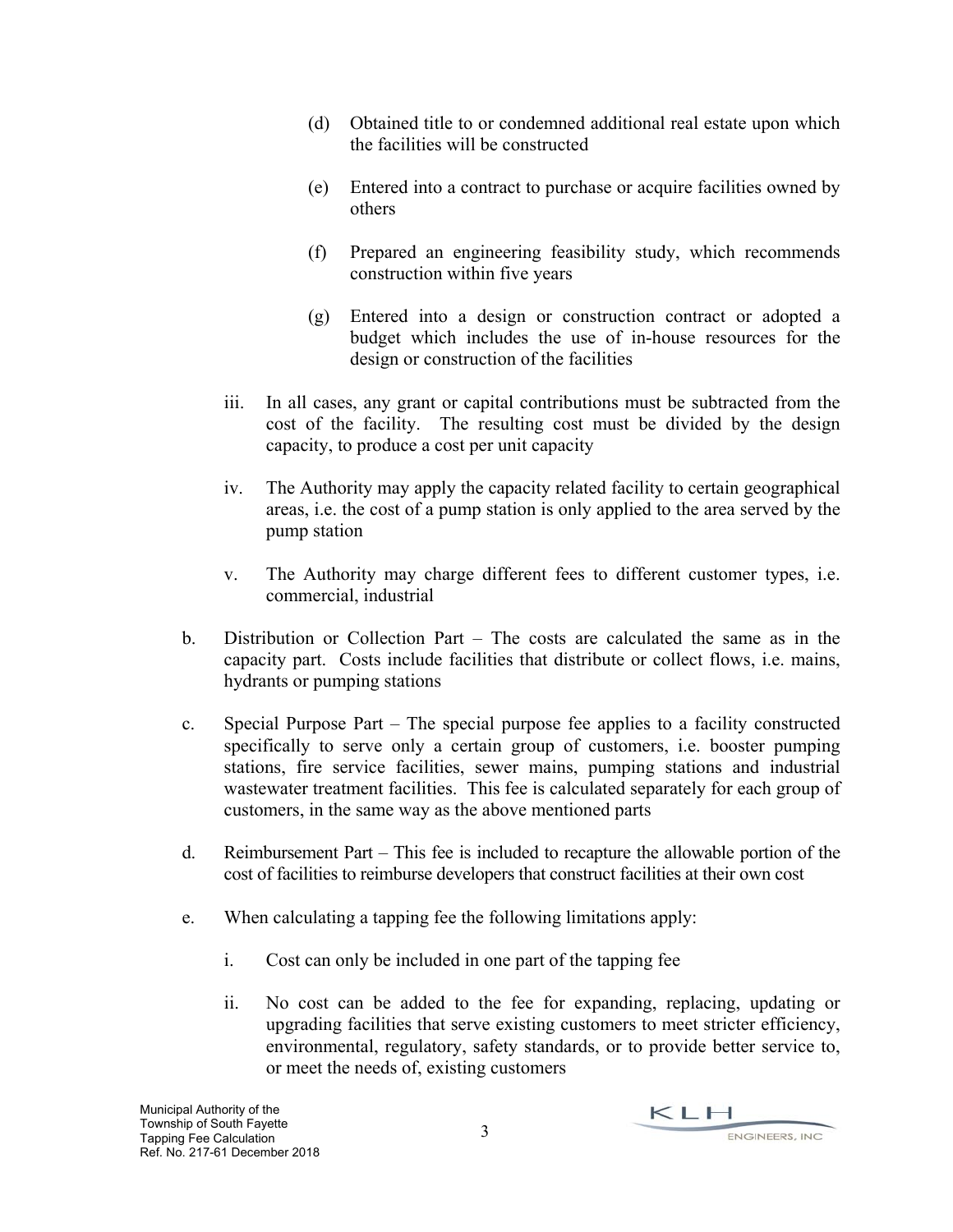- iii. No cost can be added to the tapping fee for maintenance and operation expenses
- iv. No cost can be added to the fee for reducing or eliminating groundwater infiltration or inflow, unless these costs or expenses result in and increase in system design capacity
- v. The design capacity required by a new residential customer used in calculating the tapping fee shall not exceed an amount established by multiplying 90 gallons per capita per day times the average number of persons per household as established by the most recent census data provided by the U.S. Census Bureau
	- (1) If the Authority's service area is entirely within a municipal boundary for which there is corresponding census data, the average number of persons per household shall be used, as established by the most recent census data provided by the United States Census Bureau
	- (2) If the Authority's service area is not entirely within a municipal boundary, but is entirely within a county or other geographical area within Pennsylvania for which the Census Bureau has provided the average number of persons per household, then that average shall be used, as established by the most recent census data provided by the United States Census Bureau
	- (3) If the Authority's service area is not entirely within a municipal, county or other geographic area, then the Pennsylvania average number of persons per household shall be used, as established by the most recent census data provided by the United States Census Bureau
- vi. Alternatively, the design capacity required for a new residential customer shall be determined by a study, but shall not exceed:
	- (1) The average residential water consumption per residential customer plus ten percent
		- (a) The average residential water consumption shall be determined by dividing the total water consumption for all metered residential customers over at least a twelve-consecutive-month period, within the most recent five years, by the average number of customers during the period
	- (2) The average sewage flow per residential customer determined by a measured sewage flow study

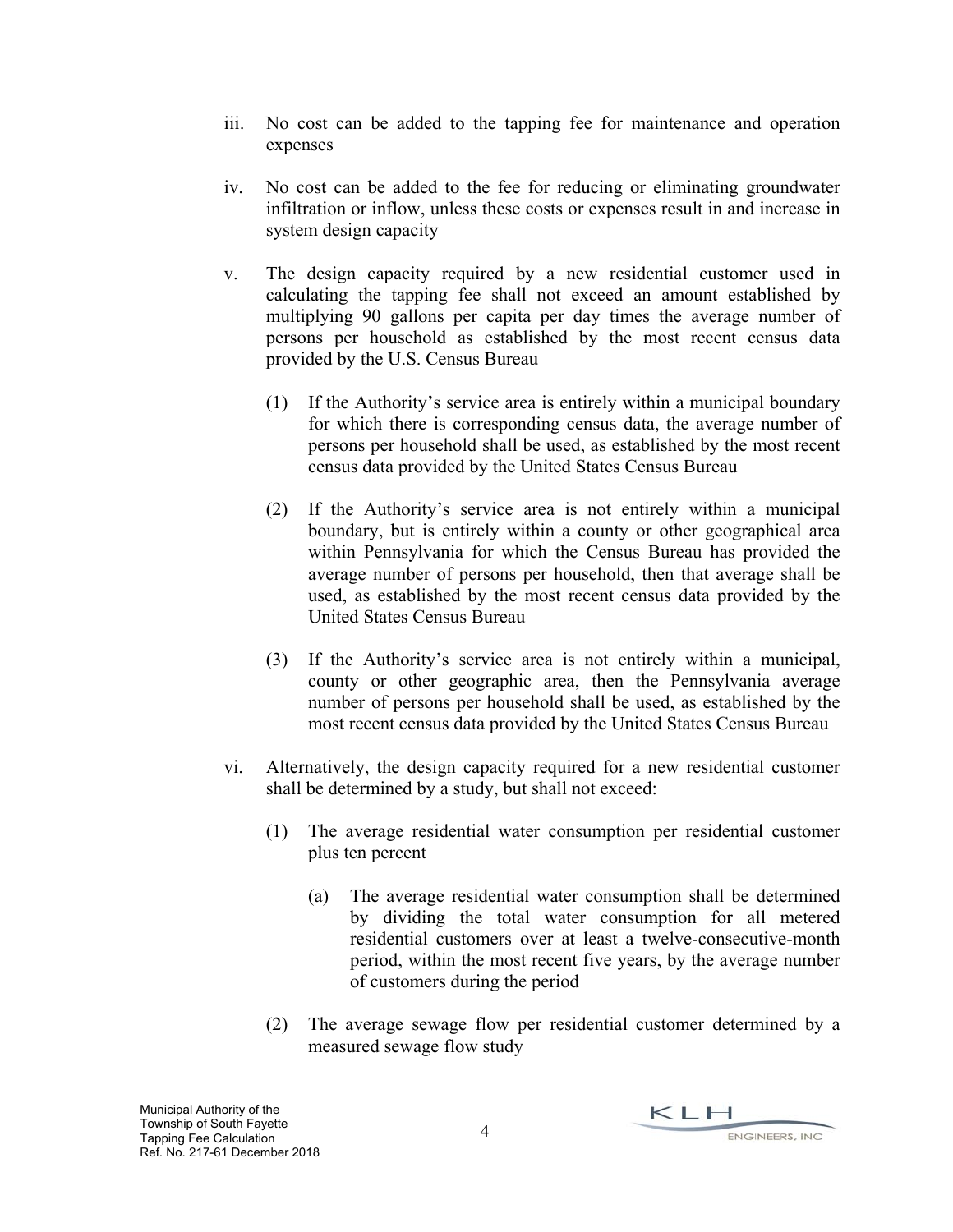- (a) The study shall be completed within the most recent five years for the lesser of three or all subdivisions of more than ten lots, which have collection systems in good repair and which have been connected into the system within the most recent five years
- (b) The study shall calculate the average sewage flow per residential customer by measuring actual flows over at least twelve consecutive months at the points where the developments connect to the sewer mains
- 4. An Authority may use lower design capacity requirements and impose lower tapping fees for multifamily residential dwellings than imposed on other types of residential customers.
- 5. Separate accounting for future facility costs:
	- a. Any tapping fees collected which, based on facilities to be constructed or acquired in the future, shall be separately accounted for and shall be expended only for that particular facility, or a substitute facility accomplishing the same purpose which is commenced within the same period.
	- b. Such accounting shall include, but not be limited to:
		- i. The total fees collected
		- ii. The source of the fees collected
		- iii. The amount of fees expended on specific facilities
	- c. The proportionate share of tapping fees based upon facilities to be constructed or acquired in the future shall be refunded within 90 days of the occurrence of the following:
		- i. The Authority abandons its plan or apart there of to construct or acquire a facility or facilities which are the basis for such fee
		- ii. The facilities have not been placed into service within seven (7) years
		- iii. For an Authority, which provides service to five (5) or more municipalities, the facilities have not been placed into service within fifteen (15) years, after adoption of a resolution
			- (1) Any refund of fees held for fifteen (15) years shall include interest for the period the money was held.

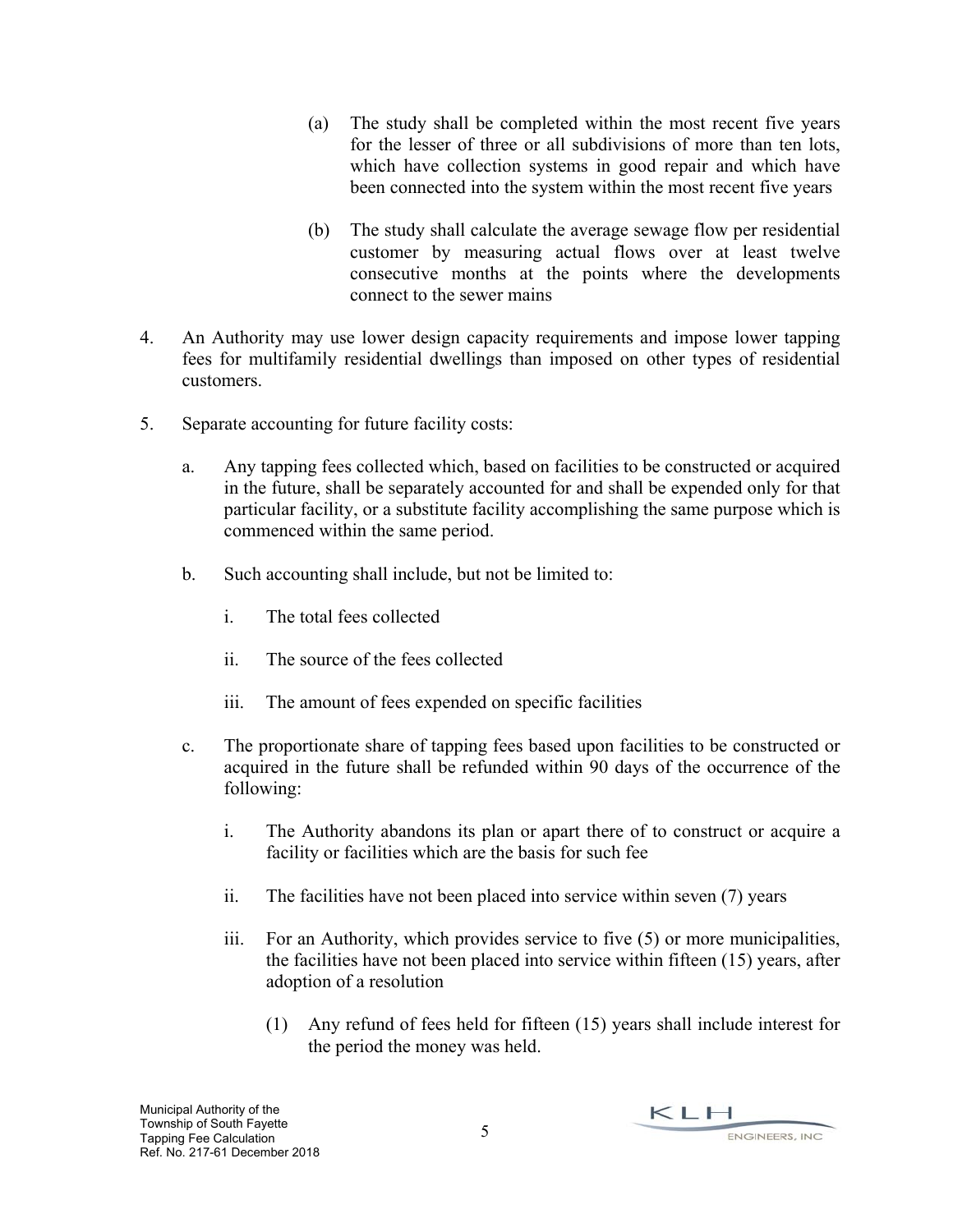6. Fee must be adopted or revised at a public meeting with the detailed calculations indicating how the fee was calculated

#### **III. CALCULATION OF THE TAPPING FEE**

The current tapping fee was derived from the tapping fee calculation report performed by KLH Engineers in November 2006 and August 2015. The historical information gleaned from that report formed the basis for this updated calculation. In order to prevent from being redundant, the methodology/backup from the previous report was not repeated in this calculation. However, the previous report is available as a reference source if questions arise.

The bulk of the allowable costs were captured in the previous report. Since then, most of the Authority's expenditures have been primarily to replace, update, or upgrade the existing facilities. Unfortunately, those costs are not permitted to be included in the tap fee calculation. This report does, however, include the costs for the recently completed Millers Run Interceptor Sewer Improvements project, a portion of which are eligible costs.

### **A. CONNECTION FEE**

The connection fee includes the cost of the labor and material required for the installation of a service line from the sewer main to the property line, which are shown in Table I. The Authority requires the property owner to construct the service line from the property line to the resident. Therefore, the only costs incurred by the Authority are for inspection and administrative processing and cost to install sewer to the property line. The average cost per connection is shown in Table II. The unit price per hour used in the table is equal to the average hourly rate plus benefits.

| <b>BASED ON AVERAGE CURRENT COST</b><br><b>ESTIMATES</b> |            |  |
|----------------------------------------------------------|------------|--|
|                                                          |            |  |
| 6" Service Connection Fittings                           | \$300.00   |  |
| 6" Diameter Service Sewer<br>20 LF/House @ \$55/LF       | \$1,100.00 |  |
| <b>Special Backfill</b><br>2 CY @ \$42/CY                | \$84.00    |  |
| <b>Restoration</b><br>11 SY @ \$35 SY/Property           | \$385.00   |  |
| <b>Total Connection Fee</b>                              | \$1,869,00 |  |

#### **Service Line Connection Fee Table I**

KLH ENGINEERS, INC.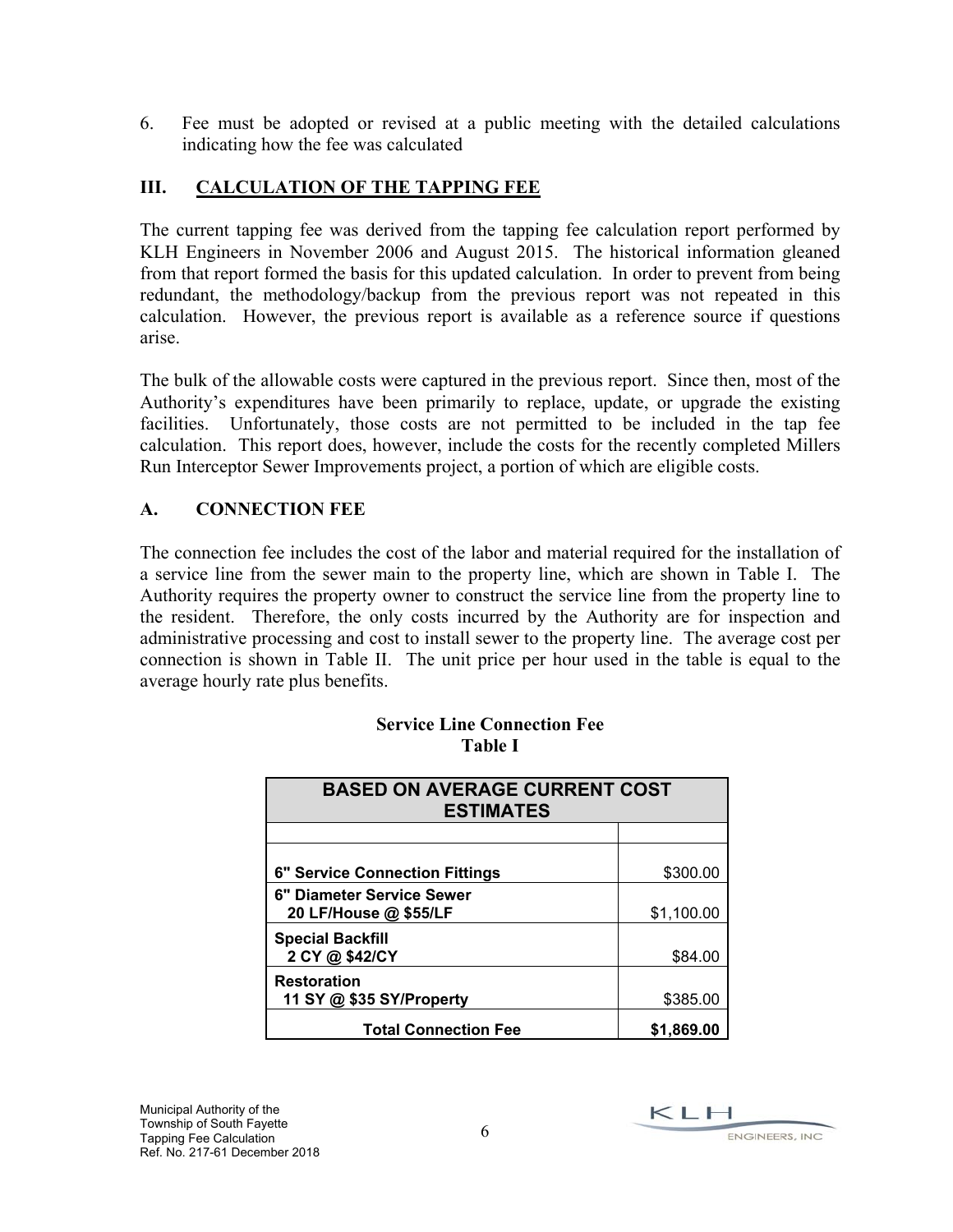#### **Authority Connection Component Table II**

| Item                                  | <b>Unit Price</b><br>Per Hour | Total<br>Hours | Cost                  |
|---------------------------------------|-------------------------------|----------------|-----------------------|
| Cost of Inspection - Preliminary      | \$60.00                       | 1.5            | 90.00<br>$\mathbb{S}$ |
| Cost of Inspection - Final            | \$60.00                       | 3.0            | \$180.00              |
| <b>Administrative Cost</b>            | \$80.00                       | 2.0            | \$160.00              |
| <b>Equipment Cost</b>                 | \$75.00                       | 2.0            | \$150.00              |
| <b>Total Allowable Connection Fee</b> | \$580.00                      |                |                       |

#### **B. COLLECTOR FACILITY/CAPACITY COMPONENT FEES**

Table III, attached as Appendix A, shows the calculation of the capacity and capacity components of the tapping fee. The endnotes explain in more detail the derivation of Table III and are also attached in Appendix A.

#### **IV. RECOMMENDATIONS AND APPLICATION OF ALL FEES**

It is recommended that the Authority adopt tapping fees as calculated within this document to recover allowable costs that have been spent on capital expenditures. The Authority may adopt any fee up to and including the amounts calculated. These fees are subject to change and should be reviewed on an annual or biannual basis to insure compliance with the Municipality Authorities Act*.* 

The maximum allowable total tapping fee is as follows:

| <b>Total Allowable Tapping Fee</b> |              | \$6,894.05 |
|------------------------------------|--------------|------------|
| Collector & Capacity Components    |              | \$4,445.05 |
| <b>Authority Fee</b>               | <sup>S</sup> | 580.00     |
| Service Line Connection Fee        |              | \$1,869.00 |

The Authority is not required to adopt any of these components or methods outlined above. The fees represent the maximum allowable charges, and what KLH Engineers, Inc. believes to be the most appropriate application of the Act to insure the fairest equity collection.

 $KLM$ ENGINEERS, INC.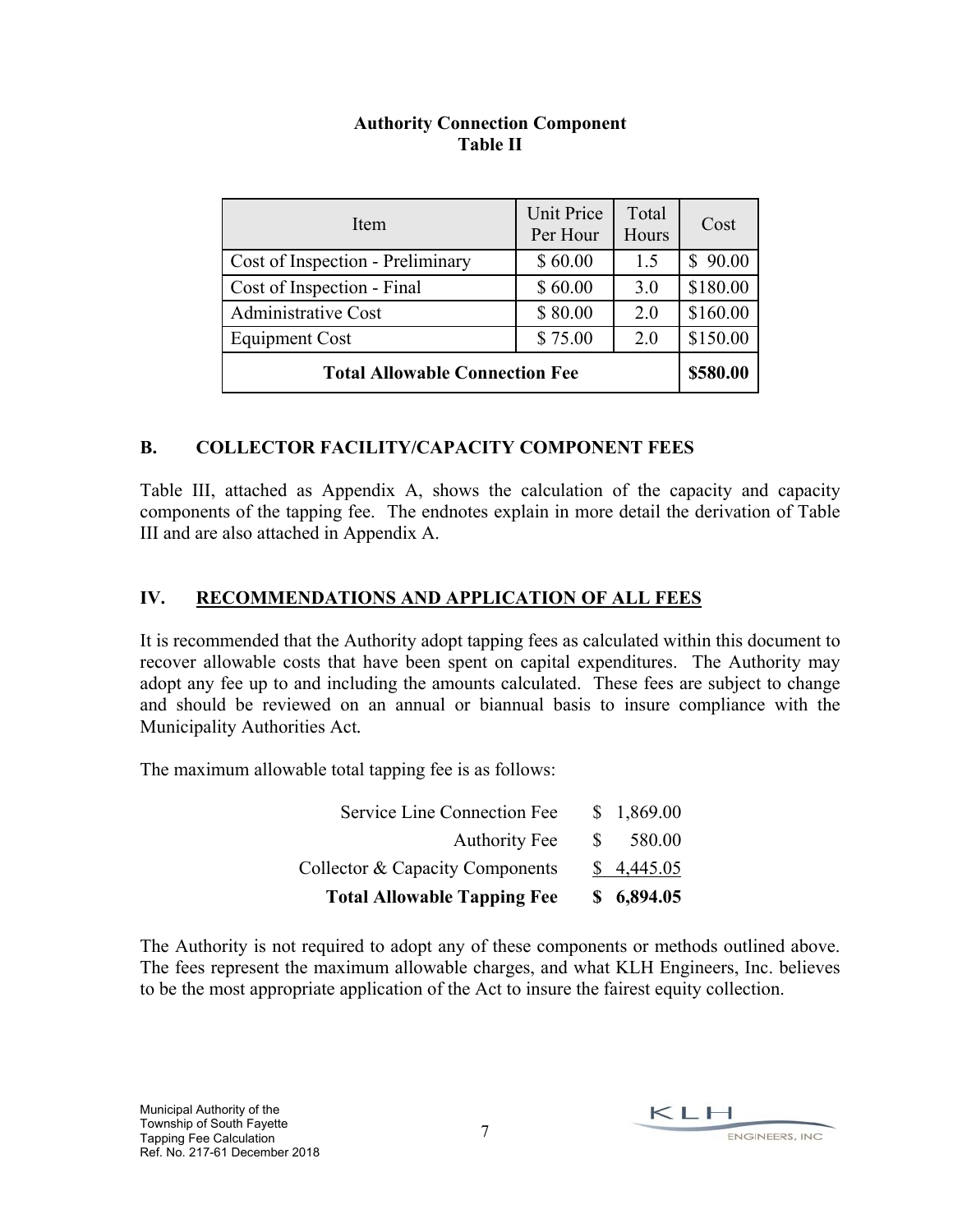APPENDIX A

Table III - Collector & Capacity Components Calculation and Endnotes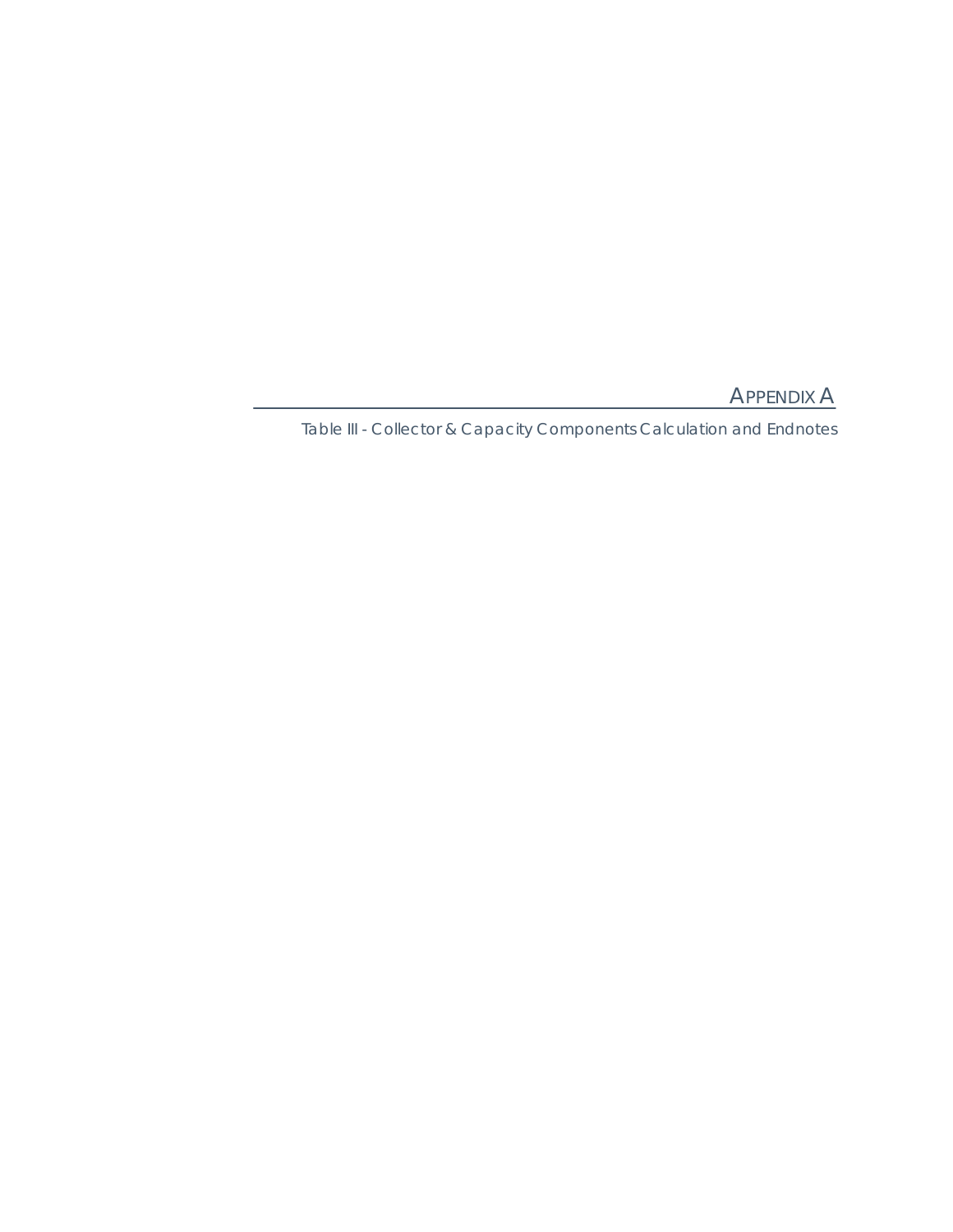#### **Tapping Fee Calculation Collector & Capacity Components**

#### **Table III**

|                                             |                         |                         |                                         |                          |                                                                 | (a)                                           | (b)                                                                             |                         |
|---------------------------------------------|-------------------------|-------------------------|-----------------------------------------|--------------------------|-----------------------------------------------------------------|-----------------------------------------------|---------------------------------------------------------------------------------|-------------------------|
| <b>Description</b>                          | <b>Alcosan Capacity</b> | Capacity B <sup>*</sup> | <b>Collector</b><br><b>Components</b> * | <b>Feasibility Study</b> | <b>Chartiers Creek</b><br><b>Pump Station</b><br><b>Upgrade</b> | <b>Steen Hollow</b><br><b>Sewer Extension</b> | <b>Millers Run</b><br><b>Interceptor</b><br><b>Sewer</b><br><b>Improvements</b> | <b>Footnotes</b>        |
| In Service Date                             | $Nov-06$                | $Nov-06$                | $Nov-06$                                | 2013                     | 2014                                                            | 2015                                          | 2018                                                                            |                         |
| <b>Flows</b>                                |                         |                         |                                         |                          |                                                                 |                                               |                                                                                 |                         |
| Design Capacity MGD                         | 2.40                    |                         |                                         | <b>NA</b>                | <b>NA</b>                                                       | <b>NA</b>                                     | <b>NA</b>                                                                       |                         |
| <b>Final Construction Costs</b>             |                         |                         |                                         |                          |                                                                 |                                               |                                                                                 | $\overline{2}$          |
| Actual Historical Costs (+)                 |                         |                         |                                         |                          |                                                                 |                                               |                                                                                 |                         |
| <b>Treatment</b>                            |                         |                         |                                         |                          |                                                                 |                                               |                                                                                 |                         |
| Interceptor                                 |                         |                         |                                         |                          | 1,187,938                                                       |                                               | 404,057                                                                         |                         |
| Collector                                   |                         |                         |                                         |                          |                                                                 | 11,661                                        |                                                                                 |                         |
| Non Utilized Equipment (-)                  |                         |                         |                                         |                          |                                                                 |                                               |                                                                                 | 3                       |
| Change Orders (+)                           |                         |                         |                                         |                          |                                                                 |                                               |                                                                                 | $\overline{\mathbf{4}}$ |
| <b>Total Construction Costs</b>             | 893,077                 | 6,708,508               | 23,516,377                              |                          | 1,187,938                                                       | 11,661                                        | 404,057                                                                         | $\overline{5}$          |
| Project Cost (Engineering, Legal, etc.) (+) |                         |                         |                                         | 130,432                  | 214,773                                                         | 17,845                                        | 361,466                                                                         | 6                       |
| <b>Total Net Project Costs</b>              | 1,893,077               | 6,708,508               | 23,516,377                              | 130,432                  | 1,402,711                                                       | 29,506                                        | 765,523                                                                         | $7\phantom{.0}$         |
| Project Grants (-)                          |                         |                         |                                         |                          |                                                                 |                                               |                                                                                 | 8                       |
| Capital Contributions (-)                   |                         |                         |                                         |                          |                                                                 |                                               |                                                                                 | 9                       |
| <b>Total Project Costs</b>                  | 1,893,077               | 6,708,508               | 23,516,377                              | 130,432                  | 1,402,711                                                       | 29,506                                        | 765,523                                                                         | 10                      |
| ENR Index @ Report Date                     | 7883                    | 7883                    | 7883                                    | 9579                     | 9866                                                            | 10039                                         | 11186                                                                           | 11                      |
| ENR Index @ December 2018                   | 11186                   | 11186                   | 11186                                   | 11186                    | 11186                                                           | 11186                                         | 11186                                                                           |                         |
| <b>Ratio ENR Index</b>                      | 1.42                    | 1.42                    | 1.42                                    | 1.17                     | 1.13                                                            | 1.11                                          | 1.00                                                                            | 12                      |
| <b>Total Trended Project Costs</b>          | 2,686,282               | 9,519,392               | 33,369,808                              | 152,314                  | 1,590,384                                                       | 32,877                                        | 765,523                                                                         | 13                      |
| <b>Cumulative Net Trended Project Cost</b>  | 2,686,282               | 12,205,674              | 45,575,482                              | 45,727,795               | 47,318,179                                                      | 47,351,056                                    | 48,116,580                                                                      | 14                      |

#### $*$  Totals were taken from the November 2006 Tap Fee Calculation Available Surplus (+)

- (a) Pulled out Boys Home trended costs since it was abandoned upon completion of this project.
- (b) Construction costs based on projected final contract value. Pulled out portion of sewers eliminated as a result of this project. Calculated percentage of project attributable to capacity for future development (20%).

| <b>Outstanding Debt</b>             |            |     |
|-------------------------------------|------------|-----|
| Available Surplus (+)               | 2,095,841  |     |
| Total Outstanding Debt (-)          | 2,798,605  | 16. |
| <b>Allowable Project Cost Basis</b> | 47.413.816 |     |

| <b>Collector &amp; Capacity Components</b> |            |           |
|--------------------------------------------|------------|-----------|
| <b>Treatment Facility Fee Calculation</b>  |            |           |
| <b>Allowable Project Cost Basis</b>        | 47,413,816 | 17        |
| <b>Current Design Capacity (GPD)</b>       | 2,400,000  | <b>18</b> |
| <b>Cost Basis per GPD</b>                  | 19.76      | 19        |
| <b>Current Customer Contribution (GPD)</b> | 225        | 20        |
| <b>Maximum Tapping Fee Chargeable</b>      | \$4.445.05 | 21        |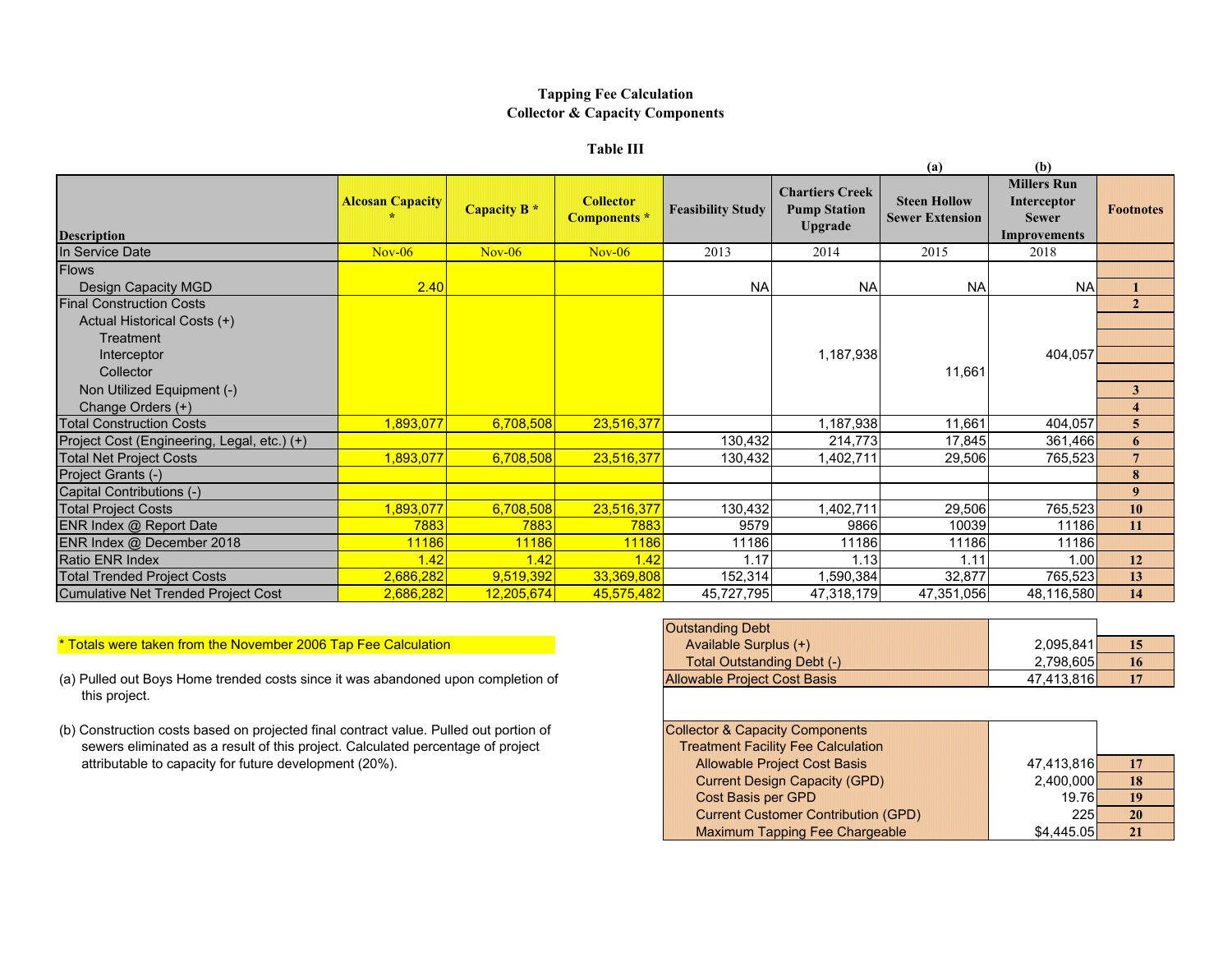#### **Municipal Authority of South Fayette Tapping Fee Calculation**

#### **1 Design Capacity**

Determined from Authority's historical data.

#### **2 Final Construction Costs**

Determined from the financial records of the Authority, including Annual Reports, Auditor's Reports, Act 339 Applications and final construction requisitions.

#### **3 Non-Utilized Equipment**

The cost of the major equipment or processes no longer used, equipment removed or abandoned because of facility upgrading. None considered in this report.

#### **4 Change Orders**

The amount of the change orders could not be determined from the Authority documents. It was assumed that the reported construction costs were the final costs, which would include the cost of the change orders.

#### **5 Total Construction Costs**

The sum of the construction costs and the change orders, minus the cost of the non-utilized equipment.

When the Steen Hollow Sewer Extension went into operation, the Boys Home Pump Station was abandoned. Therefore, the Boys Home Pump Station costs, which were part of the Capacity B component must be trended forward to the date of the Steen Hollow Sewer Extension and removed. The calculation is:

| Boys Home Pump Station Costs $\omega$ 6/1/90 | \$136,552   |
|----------------------------------------------|-------------|
| ENR Index $@$ Nov. 2015                      | 10039       |
| ENR Index $\omega$ 6/1/90                    | 4732        |
| Ratio ENR Index                              | 2.12        |
| Boys Home Pump Station Trended Costs         | \$289,427   |
| <b>Steen Hollow Sewer Extension Costs</b>    | \$301,088   |
| Less Boys Home Trended Costs                 | (\$289,427) |
| Net Steen Hollow Costs                       | \$11,661    |

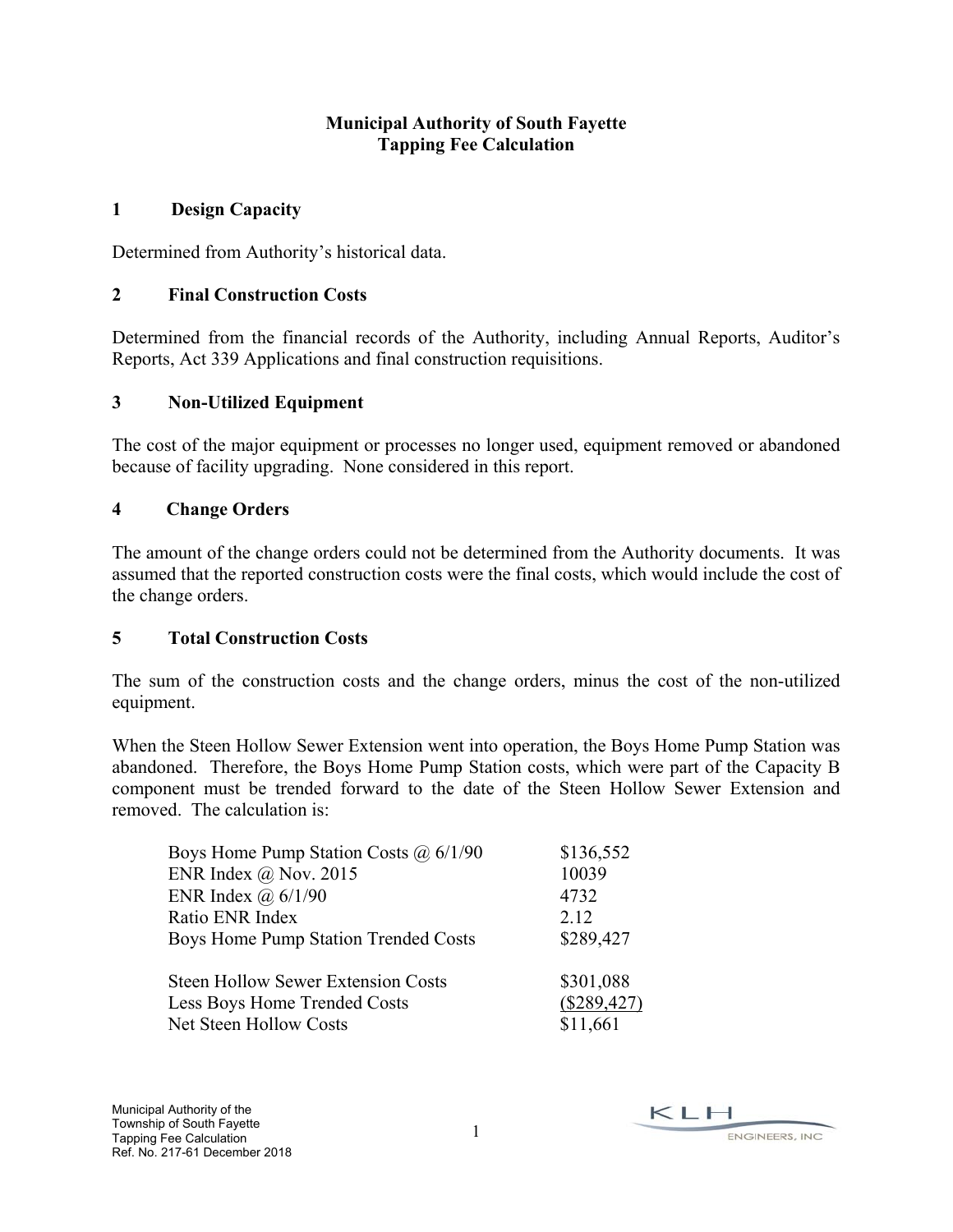Portions of existing trunk line sewers were eliminated as a result of the Millers Run Interceptor Sewer project. Therefore the costs of these sewers in today's dollars must be removed from the project cost. The calculation, assuming average depth of 12-16', is:

| 3,606 LF of 18" sewer @ $$100/LF$      | \$360,600 |
|----------------------------------------|-----------|
| 1,061 LF of 15" sewer $\omega$ \$90/LF | \$95,490  |
| 120 LF of 10" sewer @ \$57/LF          | \$1,200   |
| 122 LF of 8" sewer $\omega$ \$55/LF    | \$6,710   |
| 22 manholes @ \$3,500/EA               | \$77,000  |
| Total                                  | \$541,000 |

Only 20% of the capacity of Millers Run Interceptor Sewer project is attributable to future development, thus only 20% of the remaining project cost is eligible.

#### **6 Project Costs (Engineering, Legal, etc.)**

Actual project costs were used where available.

#### **7 Total Net Project Costs**

Equal to the sum of the total construction costs and the project costs, minus the sum of the expansion and upgrade/replace/betterment costs allocated to existing customers.

#### **8 Project Grants**

The amount of grant funding received by the Authority taken from past Authority Annual Reports and tap fee calculations. None considered in this report.

#### **9 Capital Contributions**

The Capital contributions received from sources outside of the Authority taken from previous tap fee calculations and final construction requisitions. None considered in this report.

#### **10 Total Net Project Costs**

Equal to the total project costs minus the sum of the project grants and the capital contributions.

#### **11 ENR Index @ Report Date & ENR Index @ December 2018**

Construction cost index factors for the previous tap fee report date and for December 2018 are from the published Engineering News Record (ENR) index factors.

#### **12 Ratio ENR Index**

Equal to the ENR Index  $\omega$  Bid Date divided by the ENR Index  $\omega$  December 2018